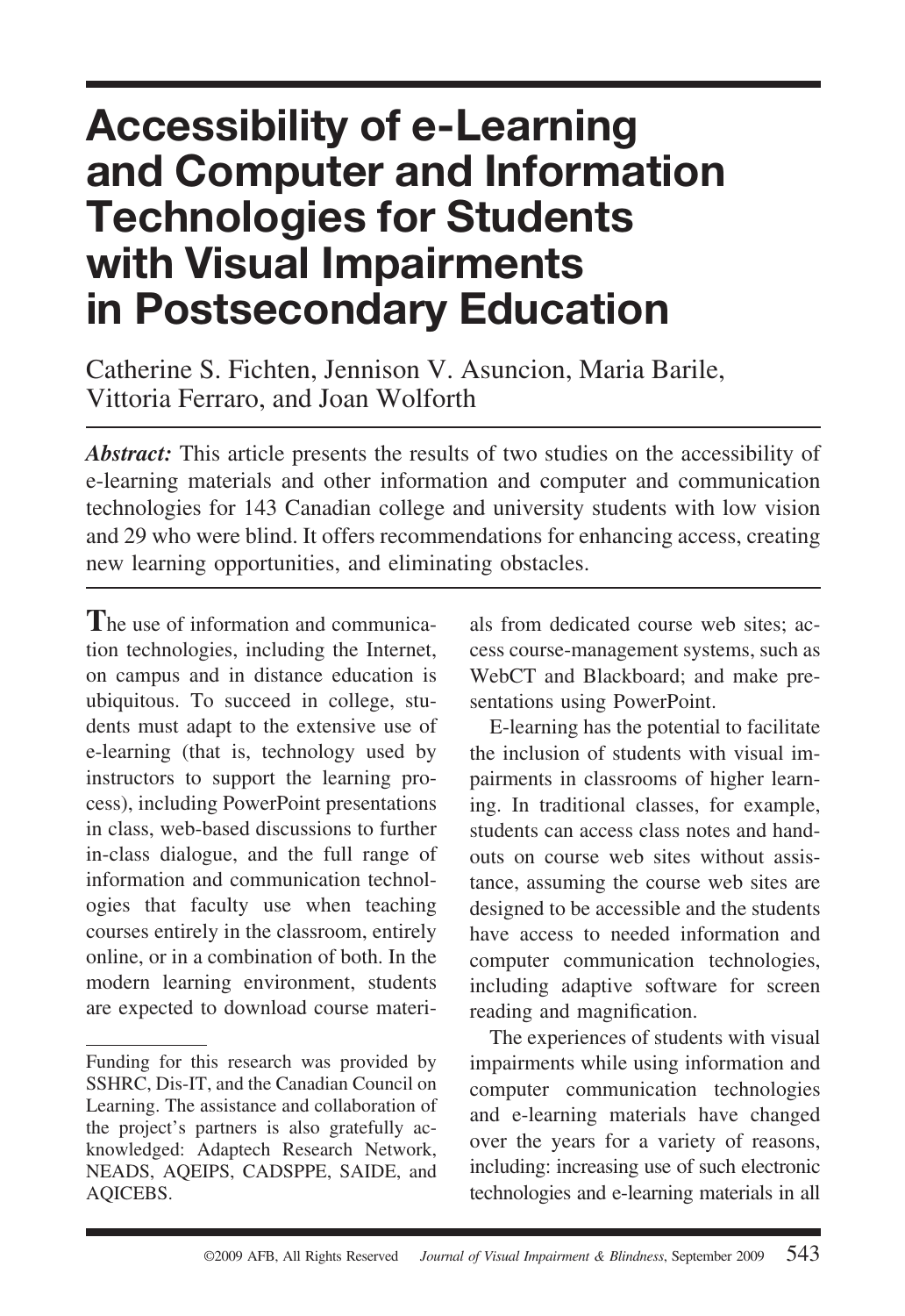aspects of postsecondary teaching and learning, increasing use of computer-based testing materials and tutorials, increasing presence of adaptive technologists on campus, the maturing of adaptive hardware and software, and the increasing compatibility of such software with general-use information and computer communication technologies.

Another change in the postsecondary environment is the increasing popularity of universal instructional design. At its core, this approach suggests that the designs of instructional strategies, products, and environments be usable by all students, to the greatest extent possible, without the need for adaptation, specialized design, or extra cost (McGuire, Scott, & Shaw, 2003); and that e-learning materials need to be created with the inclusion of students with different disabilities in mind (Burgstahler, 2006). Nevertheless, the poor availability and accessibility of information and communication technologies, as well as some specific forms of e-learning, can pose problems even when students use adaptive software (Burgstahler, Corrigan, & McCarter, 2005).

Asuncion, Draffan, Guinan, and Thompson (2009) surveyed adaptive computer technologists in junior or community colleges and universities in seven countries, including the United States and Canada, and their use of adaptive computer technologies. Although Asuncion et al. performed an extensive investigation of policies and practices regarding the use of such technologies, the study did not evaluate the views and experiences of the students themselves. To obtain students' views, in the studies presented here, we explored the types of information and communication technologies that students with visual impairments indicated using on and off campus.

Some Canadian government programs that provide adaptive computer technologies to students with visual impairments for off-campus use offer only one type of technology—text-to-speech screen readers, for example. As Argyropoulos, Sideridis, and Katsoulis (2008) noted, there has been little research on the extent to which postsecondary students with visual impairments use one type of adaptive computer technology or several. Therefore, we examined the adaptive computer technologies used by students who indicated that they were blind and those who indicated that they had low vision.

To evaluate issues with access to elearning in postsecondary education, we investigated the following in two studies involving junior or community college and university students who identified themselves as being blind or as having low vision. In Study 1, we examined the adaptive computer technologies used by students and the extent to which the information and communication technologies met their needs on and off campus. In Study 2, we surveyed students on their views of the accessibility of 18 types of e-learning materials used by professors. We also asked them about the problems they encountered with these materials and how these were resolved.

# **Study 1**

#### **METHOD**

## *Participants*

A convenience sample of 139 students from 52 Canadian universities and junior or community colleges participated in the first study. Of the 139 participants, 24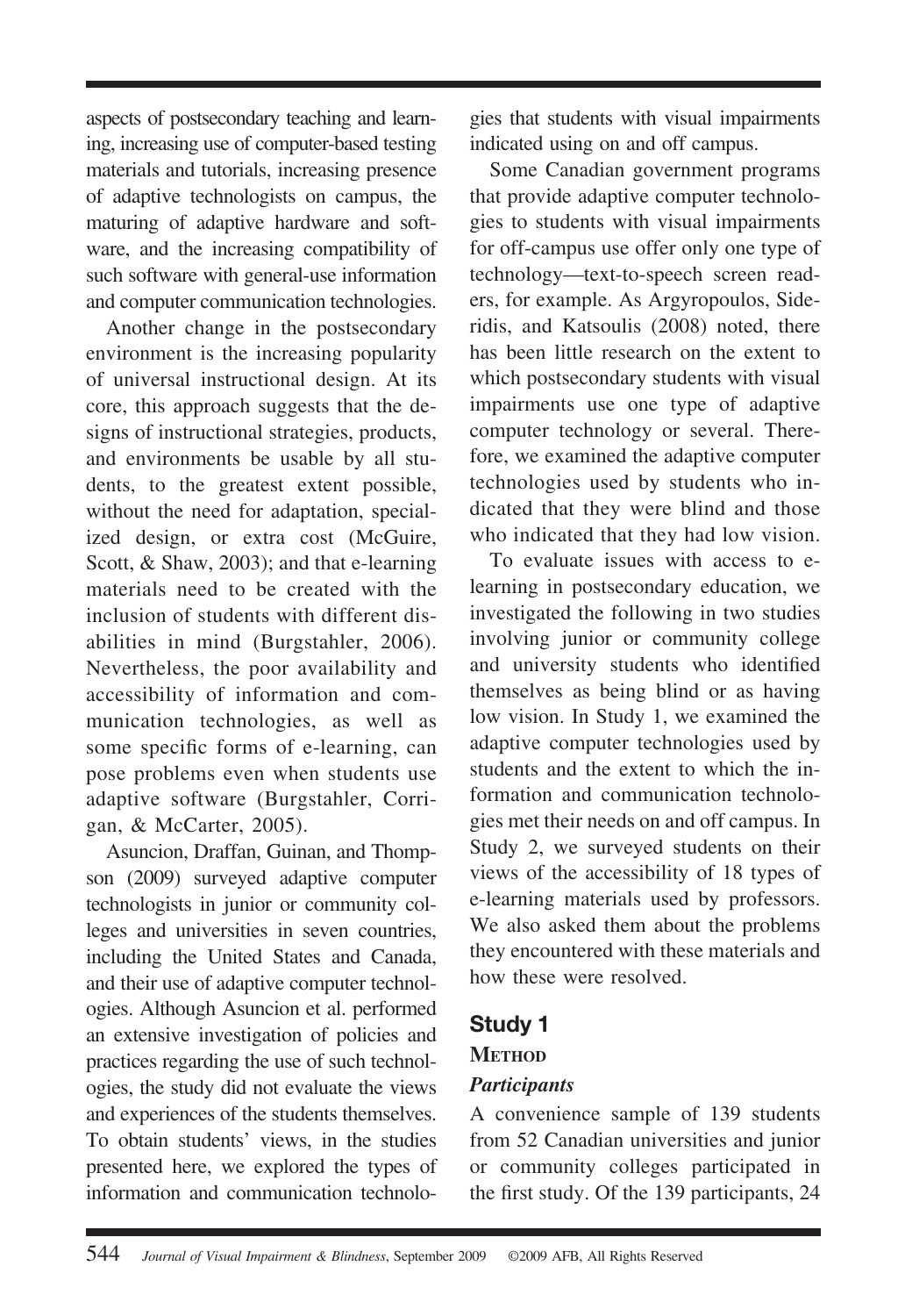(11 men and 13 women, mean age  $= 31$ , range  $= 20 - 56$ , median  $= 28$ ) identified themselves as being "totally blind" and 115 (46 men, 68 women, and 1 with an unspecified gender; mean age  $= 32$ , range  $= 19-59$ , median  $= 27$ ) indicated they had a "visual impairment that is not adequately corrected by wearing glasses or contact lenses." The participants had attended within the past year or were currently attending a postsecondary institution. All were participating in a larger investigation to develop the POSITIVES Scale, a psychometrically sound instrument to evaluate how well the information and communication technology– related needs of students with various impairments is being met at home and at school (Fichten, Asuncion, Nguyen, Budd, & Amsel, 2009).

#### *Procedure*

In 2007, an online questionnaire was developed and administered to more than 1,000 Canadian college and university students with various disabilities. The participants were recruited through e-mail discussion lists dealing with Canadian postsecondary education. The project's partners publicized the study to their members, and students who had participated in our previous investigations were contacted. The research protocol was approved by Dawson College's Human Research Ethics Committee.

Potential participants were asked to e-mail us for more information. Those who indicated an interest were directed to the study's web site, where they read the consent form that provided information about the study, including the honorarium of \$10. Clicking the "I consent"

button brought participants to the online questionnaire.

The questions, which were adapted from the POSITIVES Scale, asked the students to provide demographic information, identify their disabilities or impairments, and indicate the types of computer technologies they used (Fichten, Nguyen, Barile, & Asuncion, 2007). Students also rated, on a 6-point Likert scale (from  $1 =$ strongly disagree to  $6 =$  strongly agree), how well their computer-related needs were met on and off campus in a variety of contexts. Item-by-item test-retest correlations showed acceptable reliability for all items (all correlation coefficients were higher than .50,  $p < .001$ ), and validation showed significant and meaningful results (Fichten et al., 2009).

## **RESULTS**

#### *Computer technologies used*

Table 1 shows the most popular types of computer technologies used by the participants. Software that is designed to read what is on the screen (text to speech) or convert hardcopy print to electronic text with optical character recognition (OCR) scanning technology were noted by the participants in both groups. Close to 100% of those who were blind and 50% of those with low vision reported using screen-reading technologies. Scanning with optical character recognition (OCR) was used by close to 90% of students who were blind and a third of those with low vision. Refreshable braille displays were used by slightly more than two-thirds of the students who were blind and 4% of those with low vision. The most popular form of adaptive software mentioned by the participants with low vision was screen magnification, used by more than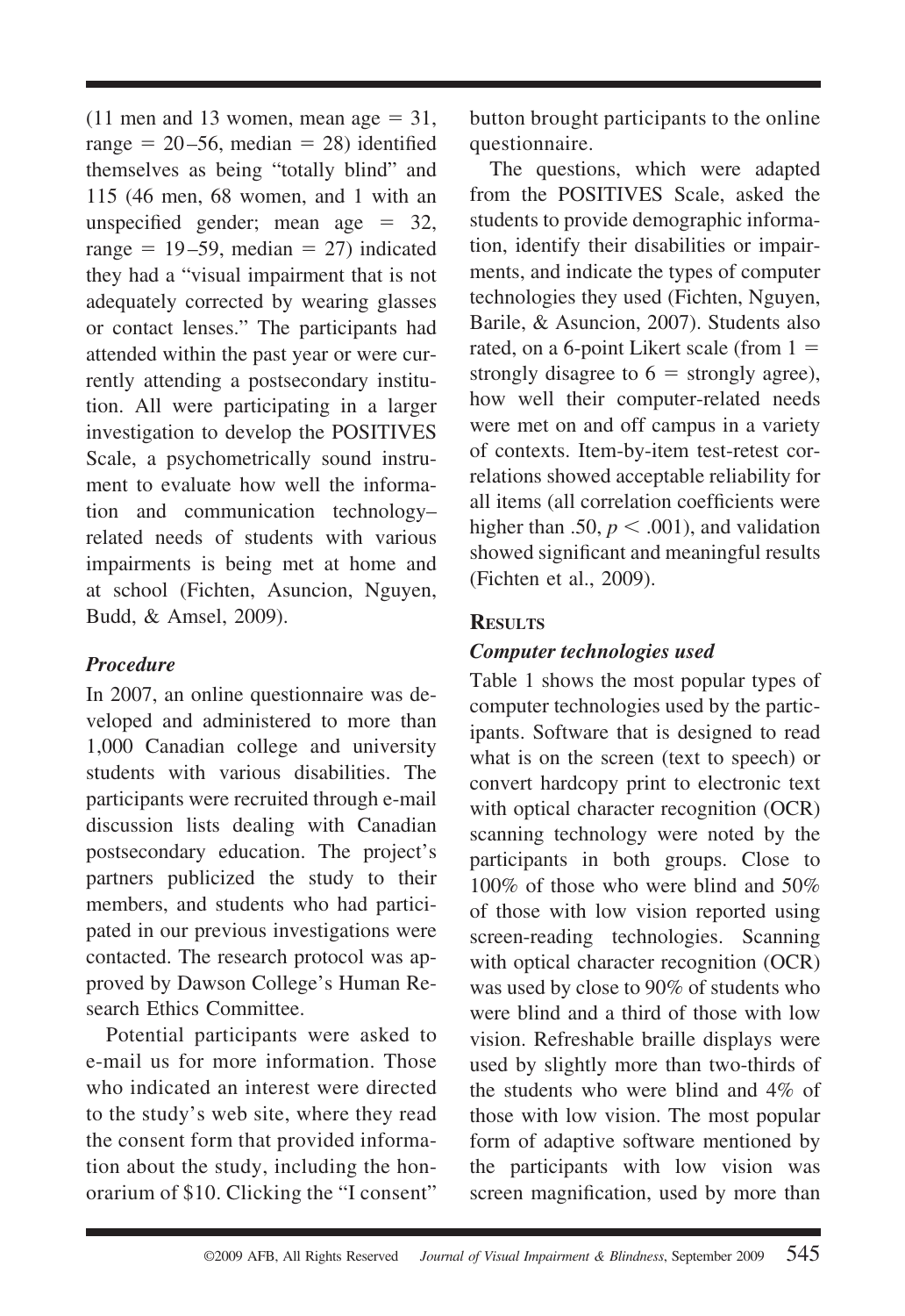| Table 1                                                         |  |  |
|-----------------------------------------------------------------|--|--|
| Adaptive computer technologies used by students, in rank order. |  |  |

| Software used                                                                                                | %  | Number |
|--------------------------------------------------------------------------------------------------------------|----|--------|
| Students who are totally blind <sup>a</sup>                                                                  |    |        |
| Software that reads what is on the screen                                                                    | 96 | 23     |
| Scanning and optical character recognition                                                                   | 88 | 21     |
| Refreshable braille display                                                                                  | 71 | 17     |
| Software that improves the quality of writing (such as<br>grammar and spell check, colors, and highlighting) | 42 | 10     |
| Alternative mouse (such as track ball and mouse keys)                                                        | 8  | 2      |
| Students with low vision <sup>b</sup>                                                                        |    |        |
| Software that enlarges what is on the screen (such as<br>magnification and zoom)                             | 70 | 81     |
| Software that improves the quality of writing (such as<br>grammar and spell check, colors, and highlighting) | 55 | 63     |
| Software that reads what is on the screen                                                                    | 50 | 58     |
| Large-screen monitor                                                                                         | 46 | 53     |
| Scanning and optical character recognition                                                                   | 34 | 39     |
| Alternative mouse (such as track ball and mouse keys)                                                        | 10 | 12     |
| Dictation software                                                                                           | 8  | 9      |
| Adapted keyboard (such as large keys and an<br>on-screen keyboard)                                           | 6  | 7      |
| Refreshable braille display                                                                                  | 4  | 5      |

*<sup>a</sup>*16 of the 17 students who used a refreshable braille display also used text-to-speech technology. *<sup>b</sup>* All 5 students who used a refreshable braille display also used text to speech and 2 used screen magnification as well. Among the 58 students who used text-to-speech technology, 45 also used screen magnification.

two-thirds of this group. Almost half the students with low vision also indicated that they used a large-screen monitor.

The participants in both groups felt comfortable using needed information and communication technologies in the classroom; those who were blind felt significantly more comfortable ( $M = 5.50$  on a 6-point scale,  $SD = 0.93$ ) than those with low vision  $[M = 4.58, SD = 1.71,$  $t(119) = 2.54, p < .001$ ] in using this technology.

## *How adequately students' technology needs are met*

Table 2 presents comparative information about the views of the participants in the two groups on how well their information and communication technology needs were met. The two-way between-within analysis of variance (ANOVA) [2 groups x 2 locations (home, school)] on four dependent variables (technology needs are met, technology is sufficiently up to date, technical-support needs are met, and technology-training are needs met) indicated that, overall, the participants' needs were significantly better met at home than at school. The results also showed that the information and communication technologies the participants used at home were significantly more up to date than those at school, especially for the participants who were blind. There were no significant findings on training or technical support, although the means indicate that these aspects posed difficulties for both groups.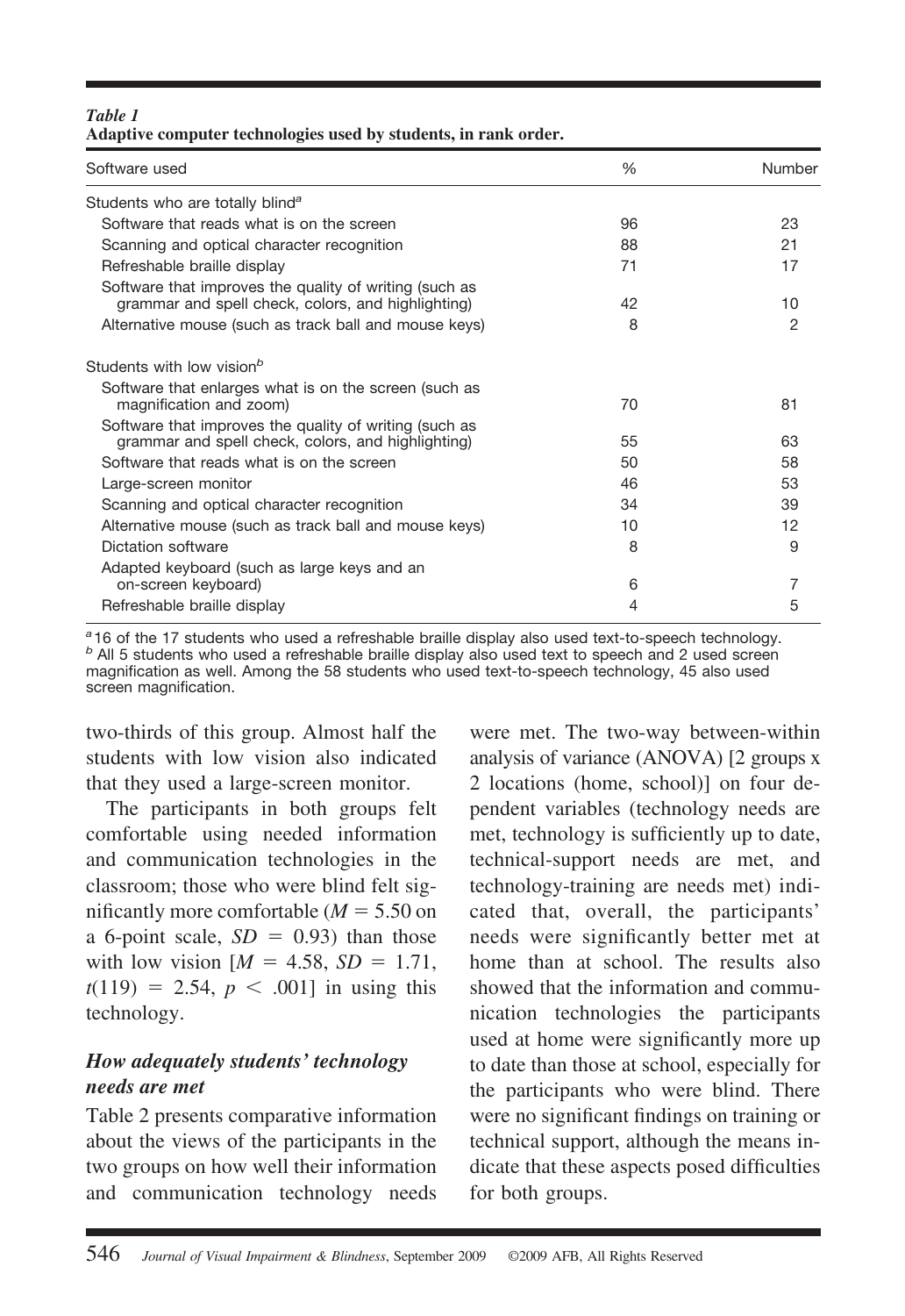#### *Table 2* **How well students' needs were met at home and at school: students with low vision versus students who are blind.**

|                                                                                         | Mean | SD   | n   | <b>ANOVA</b>            | F            | df             | р            |
|-----------------------------------------------------------------------------------------|------|------|-----|-------------------------|--------------|----------------|--------------|
| In general, my computer technology needs<br>at my school are adequately met             |      |      |     |                         |              |                |              |
| Students with low vision                                                                | 4.39 | 1.64 | 107 | Group                   | 1.07         | 1,128          | .304         |
| Students who are blind                                                                  | 4.57 | 1.67 | 23  | Location<br>Interaction | 6.88<br>0.32 | 1,128<br>1,128 | .010<br>.572 |
| In general, my computer technology needs<br>at home are adequately met                  |      |      |     |                         |              |                |              |
| Students with low vision                                                                | 4.84 | 1.52 | 107 |                         |              |                |              |
| Students who are blind                                                                  | 5.26 | 1.32 | 23  |                         |              |                |              |
| At my school, computer technologies are<br>sufficiently up to date to meet my needs     |      |      |     |                         |              |                |              |
| Students with low vision                                                                | 4.41 | 1.76 | 102 | Group                   | 0.04         | 1,123          | .834         |
| Students who are blind                                                                  | 3.87 | 1.79 | 23  | Location<br>Interaction | 7.28<br>3.58 | 1,123<br>1,123 | .008<br>.061 |
| My personal computer technologies are<br>sufficiently up-to-date to meet my needs       |      |      |     |                         |              |                |              |
| Students with low vision                                                                | 4.62 | 1.52 | 102 |                         |              |                |              |
| Students who are blind                                                                  | 5.04 | 1.36 | 23  |                         |              |                |              |
| The technical support provided at my school<br>for computer technologies meets my needs |      |      |     |                         |              |                |              |
| Students with low vision                                                                | 3.91 | 1.75 | 86  | Group                   | 1.42         | 1,106          | .236         |
| Students who are blind                                                                  | 3.64 | 1.97 | 22  | Location<br>Interaction | 0.03<br>0.71 | 1,106<br>1,106 | .859<br>.402 |
| The availability of technical support when I am not<br>at school meets my needs         |      |      |     |                         |              |                |              |
| Students with low vision                                                                | 4.12 | 1.70 | 86  |                         |              |                |              |
| Students who are blind                                                                  | 3.50 | 1.99 | 22  |                         |              |                |              |
| Training provided by my school on how to use<br>computer technologies meets my needs    |      |      |     |                         |              |                |              |
| Students with low vision                                                                | 3.90 | 1.79 | 63  | Group                   | 0.29         | 1,79           | .594         |
| Students who are blind                                                                  | 3.33 | 2.09 | 18  | Location<br>Interaction | 0.22<br>1.51 | 1,79<br>1,79   | .643<br>.222 |
| Training available off campus on how to use<br>computer technologies meets my needs     |      |      |     |                         |              |                |              |
| Students with low vision                                                                | 3.41 | 1.81 | 63  |                         |              |                |              |
| Students who are blind                                                                  | 3.56 | 1.95 | 18  |                         |              |                |              |

Note: The numbers in boxes are significant. Scores range from 1 (strongly disagree) to 6 (strongly disagree).

The scores of the two groups were compared on 17 items related to how adequately their technology needs were met in a variety of contexts. Table 3 presents means and *t-*test results. Because of the number of comparisons, a Bonferroni correction to the alpha level was applied. The results show that the technology needs of

the participants with low vision were reasonably well met in most areas that were surveyed. There were four exceptions: the availability of adaptive computer technologies in both specialized and general-use computer labs, use of e-learning for testing (such as online quizzes), and the school's technology-loan program. The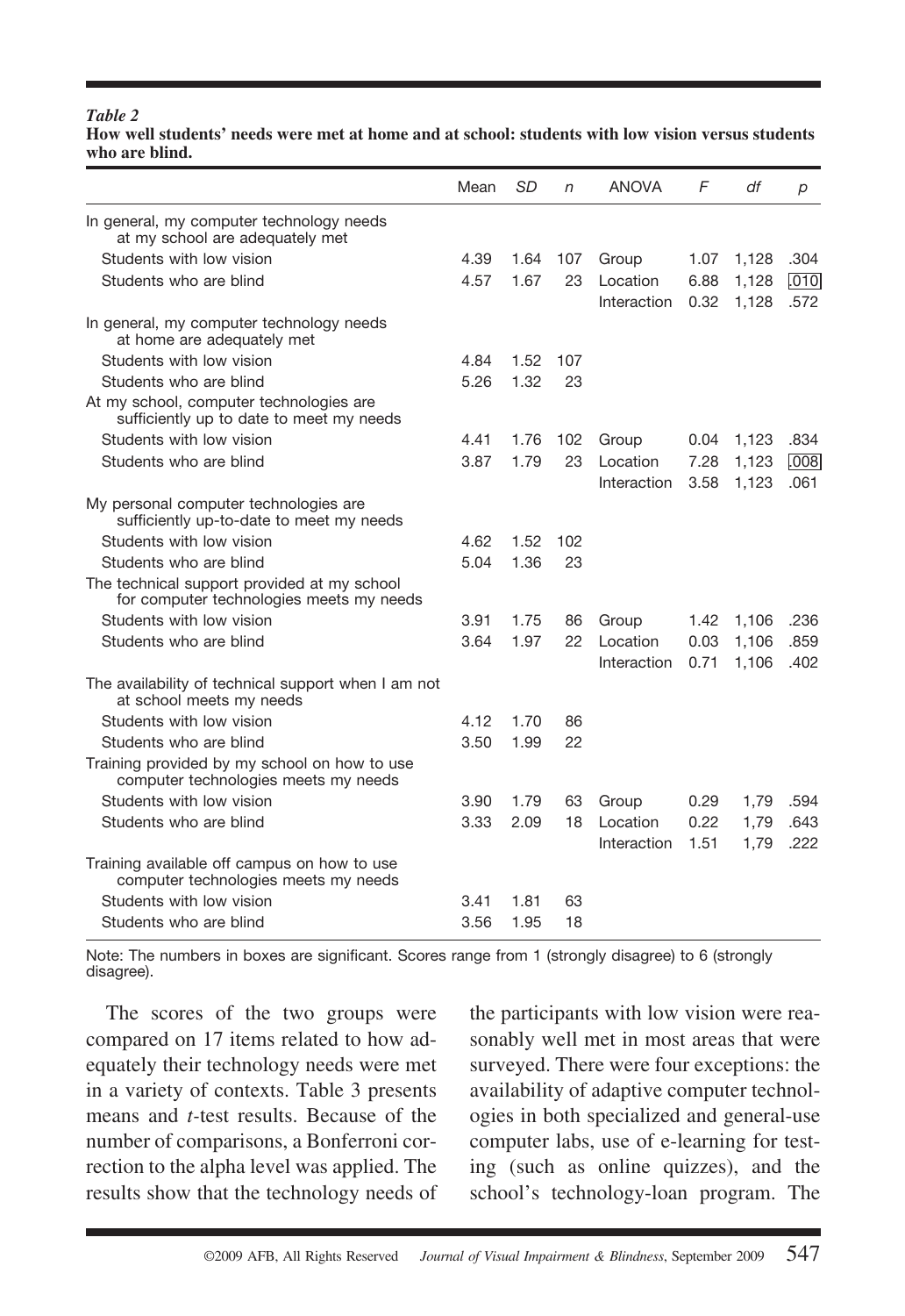#### *Table 3* **How well students' information and communication technology needs are met.**

| Item                                                                                                                                                            | Group of<br>students       | N              | Mean         | SD                   | t-test | df  | р        |
|-----------------------------------------------------------------------------------------------------------------------------------------------------------------|----------------------------|----------------|--------------|----------------------|--------|-----|----------|
| The availability of computer technologies in my<br>school's general-use computer labs meets my needs                                                            | Low vision<br>Blind        | 109<br>21      | 3.50<br>2.10 | 1.97<br>1.51         | 3.10   | 128 | l.002 *∶ |
| I have no problems when professors use e-learning for<br>tests and exams (such as quizzes in WebCT)                                                             | Low vision<br>Blind        | 77<br>17       | 3.96<br>2.94 | 1.93<br>1.71         | 2.01   | 92  | .047*    |
| My school's loan program for computer technologies<br>meets my needs                                                                                            | Low vision<br>Blind        | 52<br>13       | 3.48<br>3.92 | 1.98<br>1.80         | 0.73   | 63  | .466     |
| There are enough computer technologies in my<br>school's specialized labs or centers for students with<br>disabilities to meet my needs                         | Low vision<br>Blind        | 99             | 3.85<br>3.62 | 1.95                 | 0.50   | 118 | .619     |
| Distance education courses offered by my institution<br>are accessible to me                                                                                    | Low vision<br>Blind        | 21<br>60<br>16 | 4.37<br>3.19 | 1.75<br>1.68<br>1.76 | 2.47   | 74  | $.016*$  |
| Informal help is available at my school to show me<br>how to use computer technologies if I need it                                                             | Low vision<br>Blind        | 100<br>23      | 4.07<br>3.91 | 1.71<br>1.78         | 0.39   | 121 | .695     |
| The accessibility of the library's computer systems<br>meets my needs (such as catalogs, databases,<br>CD-ROMs)                                                 | Low vision<br><b>Blind</b> | 108<br>20      | 4.68<br>3.30 | 1.47<br>1.95         | 3.65   | 126 | !006**   |
| When professors use e-learning (such as PowerPoint in<br>the classroom, course notes on the web, CD-ROMs,<br>WebCT), it is accessible to me                     | Low vision<br>Blind        | 101<br>22      | 4.61<br>3.77 | 1.49<br>1.45         | 2.41   | 121 | $.017*$  |
| Funding for computer technologies for personal use is<br>adequate to meet my needs (such as from the<br>government, foundations, rehabilitation centers, or     |                            |                |              |                      |        |     |          |
| loan programs)                                                                                                                                                  | Low vision<br>Blind        | 95<br>24       | 4.27<br>4.25 | 1.82<br>1.59         | 0.06   | 117 | .954     |
| My school has enough computers with Internet access<br>to meet my needs                                                                                         | Low vision<br>Blind        | 108<br>23      | 4.56<br>4.09 | 1.65<br>1.65         | 1.24   | 129 | .218     |
| When I approach staff at my institution with problems<br>related to the accessibility of computer technologies<br>on campus (such as I cannot see a PowerPoint  |                            |                |              |                      |        |     |          |
| presentation), they act quickly to resolve any issues                                                                                                           | Low vision<br>Blind        | 98<br>21       | 4.46<br>4.29 | 1.57<br>1.76         | 0.45   | 117 | .654     |
| The hours of access to computer technologies at my<br>school meet my needs                                                                                      | Low vision<br>Blind        | 107<br>22      | 4.42<br>4.41 | 1.77<br>1.65         | 0.03   | 127 | .978     |
| The availability of electronic-format course materials<br>(such as Word, PDF, and MP3) meets my needs                                                           | Low vision<br>Blind        | 108<br>24      | 4.58<br>4.54 | 1.73<br>1.50         | 0.11   | 130 | .913     |
| There is at least one person on staff at my school who<br>has expertise in adaptive hardware and software (for<br>example, is knowledgeable about software that |                            |                |              |                      |        |     |          |
| reads what is on the screen)                                                                                                                                    | Low vision<br><b>Blind</b> | 106<br>24      | 4.86<br>4.33 | 1.58<br>1.86         | 1.42   | 128 | .158     |
| My school's interactive online services are accessible<br>to me (such as registering)                                                                           | Low vision<br>Blind        | 111<br>23      | 5.19<br>4.09 | 1.16<br>1.86         | 3.70   | 132 | $.011*$  |
|                                                                                                                                                                 |                            |                |              |                      |        |     | (cont.)  |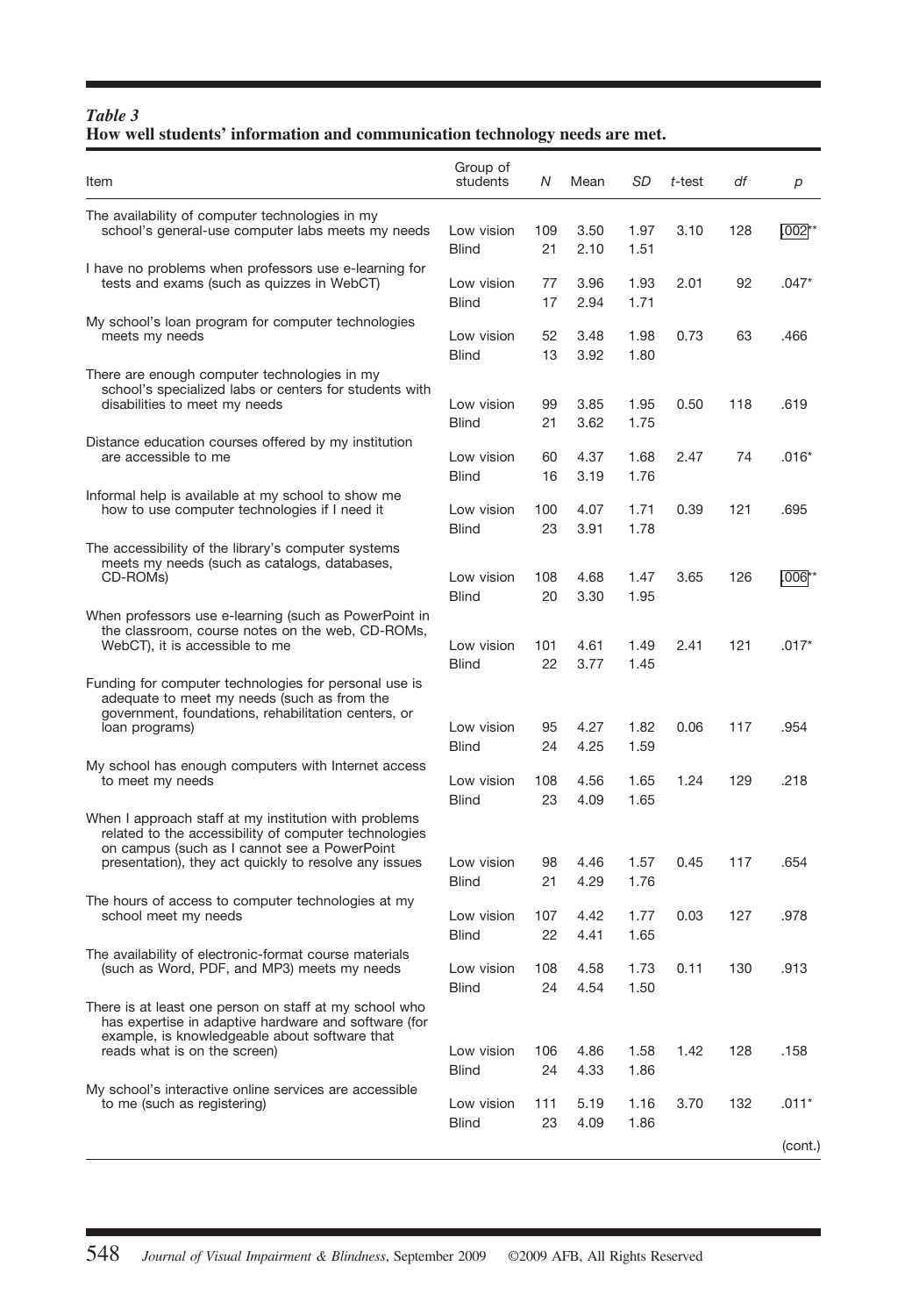#### *Table 3* **(cont.)**

| Item                                                                                                      | Group of<br>students       | Ν         | Mean         | SD           | t-test | df  |         |
|-----------------------------------------------------------------------------------------------------------|----------------------------|-----------|--------------|--------------|--------|-----|---------|
| My school's web pages are accessible to me                                                                | Low vision<br><b>Blind</b> | 114<br>23 | 5.11<br>4.35 | 1.29<br>1.70 | 2.43   | 135 | $.017*$ |
| If I bring computer technology into the classroom,<br>I am able to use it (for example, I can plug it in) | Low vision<br><b>Blind</b> | 98<br>22  | 4.67<br>5.27 | 1.43<br>1.24 | 1.81   | 118 | .073    |

Note: Numbers in boxes are significant after a Bonferroni correction to the alpha level. Scores range from 1 (strongly disagree) to 6 (strongly disagree).  $*$   $p < .05; ** p < .01.$ 

technology needs of the participants who were blind were consistently (on 15 of the 17 comparisons, 7 of which were significant before and 2 after the Bonferroni correction) less well met than were those of the participants with low vision. In addition to the problem areas indicated by the participants with low vision, the participants who were blind also indicated that their technology needs were not especially well met in the following situations: when taking distance education courses, when seeking informal help related to information and communication technologies at school, when attempting to access the library's computer systems, and when their instructors used e-learning materials. Items rated by both groups as being reasonably accessible included the ability to use needed adaptive technologies in class, the school's web pages, and technical expertise on campus.

## **Study 2**

# **METHOD**

## *Participants*

A convenience sample of 33 students from 26 Canadian universities and junior or community colleges participated. Of the 33 participants, 28 (11 men, 16 women, and 1 unspecified; mean age  $= 30$ , median  $= 26$ , range  $= 18 - 61$ ) identified themselves as

having a "visual impairment: low vision" and  $5(3 \text{ men and } 2 \text{ women}, \text{mean age} = 36,$ median  $= 23$ , range  $= 20 - 59$ ) indicated they were "totally blind." The students had taken at least one course in the past three years that used some form of e-learning. All were participating in a larger investigation to evaluate perceptions of the accessibility of e-learning by students with different impairments.

## *Procedure*

The study began with 22 interviews with key informants: students with various disabilities, faculty, individuals who provided disability-related accommodations on campus, professionals who supported or implemented e-learning on campus, and vendors of e-learning materials to the postsecondary community. On the basis of these interviews, web-based surveys were developed, pretested, and administered in the first half of 2006. The participants were recruited as in Study 1, but instead of an honorarium, a drawing was held for a \$100 gift certificate to a large online computer store. The research protocol was approved by Dawson College's Human Research Ethics Committee.

Closed-ended items collected demographic and disability data and information on the accessibility of 18 specific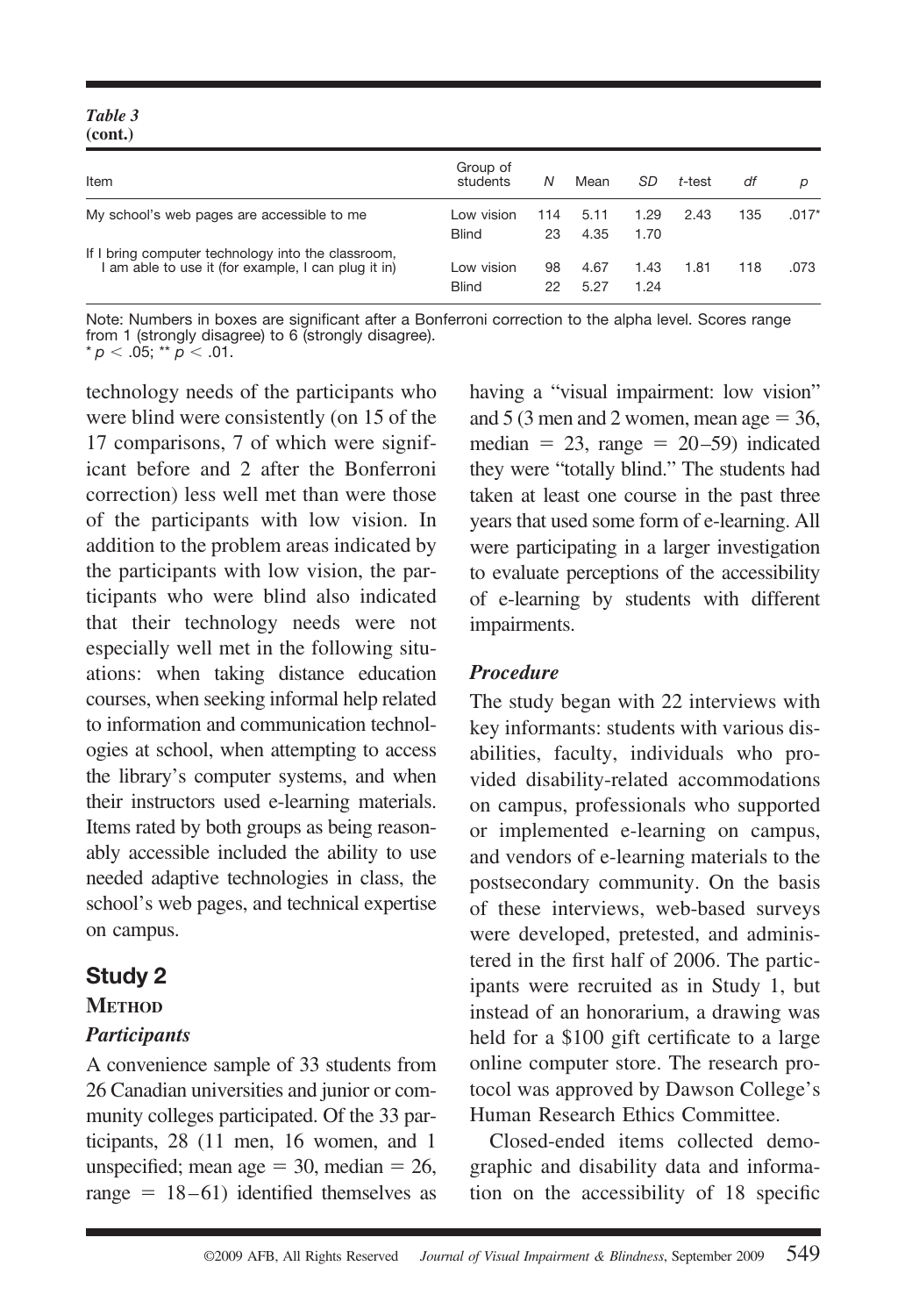types of e-learning materials (such as course web pages and PowerPoint in the classroom) on a 6-point Likert-type scale (from  $1 =$  completely inaccessible to  $6 =$  completely accessible). Open-ended questions, each accompanied by a text box in which the participants typed their responses, asked the participants to indicate three key problems they encountered with e-learning materials and to state how each was resolved. Responses were categorized by coders who were trained to a minimum of 70% interrater reliability using a coding manual consisting of 28 problem and 18 solution categories.

#### **RESULTS**

## *Most and least accessible forms of e-learning*

Table 4 shows the accessibility of the 18 forms of e-learning that we studied. The results indicate that both groups found e-mail, course web pages, web-based discussion forums, and course-related files in Word to be generally quite accessible. On the other hand, both groups indicated that videoconferencing technology, online tests and quizzes, CD-ROM tutorials, and online content using Flash (a multimedia platform that is used to add animation and interactivity to web pages) were poorly accessible. Many forms of e-learning that the participants with low vision found moderately accessible were not accessible to the participants who were blind.

## *Problems and solutions related to e-learning*

All 5 participants who were blind and 25 of those with low vision specified at least one problem with e-learning materials. Figure 1 shows problems reported by a minimum of 8% of each group. Inaccessibility of web sites and course management systems posed problems for all the participants who were blind, but substantially less so for the participants with low vision. Both groups commented on the inaccessibility of some course notes and materials, including those in PDF (portable digital format). The participants also indicated that the lack of needed adaptive computer technologies was a problem, as was their own inadequate knowledge about how to use e-learning materials effectively. Time limits for online examinations and the inaccessibility of Power-Point and data projection during lectures posed problems for the participants who were blind, while technical difficulties and the lack of technology and software required for home access were problems for the participants with low vision.

Figure 2 shows solutions to the problems experienced with e-learning that were reported by at least 8% of each group. Although the most common response indicated by both groups (more than half the participants with low vision and 40% of those who were blind) was that their e-learning problems remained unresolved, a number of solutions were commonly cited, including using alternate formats, devoting more time and effort to learning how to use e-learning materials, and taking an examination at a different time from the rest of the class (non-e-learning solution).

# **Discussion**

## **LIMITATIONS**

Although the samples of students with visual impairments were large and represent a wide age range of students from 62 different universities and junior or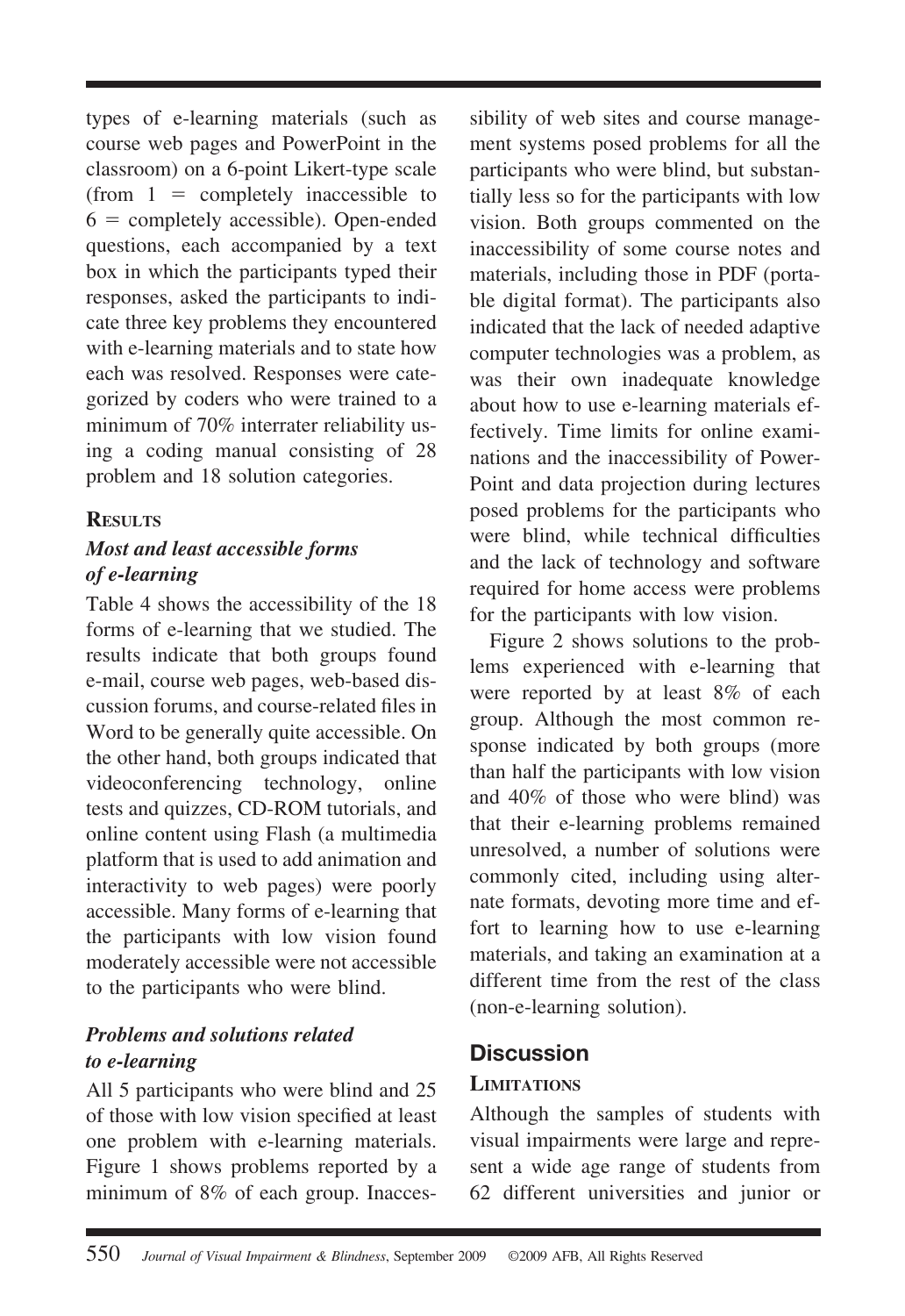#### *Table 4* **Accessibility of e-learning materials according to students with visual impairments in rank order.**

| Students who are blind<br>1. Course-related files in Word, PowerPoint, et cetera<br>4.60<br>2. E-mail<br>4.50<br>4.20<br>3. Course web pages<br>4.20<br>3. Web-based threaded discussion forum or bulletin board<br>5. WebCT, Blackboard, First Class, or other course- or learning-<br>3.60<br>management system<br>3.50<br>6. Audio clips or files (such as recorded class lectures)<br>7. Course-related files in PDF<br>2.80<br>8. Video clips or DVDs<br>2.67<br>9. Additional content or resources that are included with course textbooks<br>2.50<br>(such as CD-ROMs or URLs)<br>2.50<br>9. Online tests, quizzes, examinations, or other forms of online evaluation<br>11. In-class presentations using PowerPoint<br>2.00<br>12. Live online chat (such as MSN Messenger)<br>1.50<br>13. PowerPoint presentations viewed online using a browser<br>1.00<br>13. Videoconferencing<br>1.00<br>13. CD-ROM tutorials used in class or computer labs<br>1.00<br>1.00<br>13. Online content that uses Flash<br><b>NA</b><br>Web-based lectures or presentations<br><b>NA</b><br>Live online voice-based chat (speaking and listening)<br>Students with low vision<br>1. Course-related files in Word, PowerPoint, et cetera<br>5.46<br>1. E-mail<br>5.46<br>3. WebCT, Blackboard, First Class, or other course- or<br>learning-management system<br>4.86<br>4. Live online chat (such as MSN Messenger)<br>4.78<br>4.71<br>5. Course web pages<br>6. Web-based threaded discussion forum or bulletin board<br>4.48<br>4.38<br>6. PowerPoint presentations viewed online using a browser<br>8. Course-related files in PDF<br>4.31<br>4.29<br>9. Audio clips or files (such as recorded class lectures)<br>10. Additional content or resources that are included with course textbooks<br>4.14<br>(such as CD-ROMs or URLs)<br>4.08<br>11. In-class presentations using PowerPoint<br>12. Video clips or DVDs<br>4.00<br>13. Videoconferencing<br>3.92<br>3.89<br>14. Online tests, quizzes, examinations, or other forms of online evaluation<br>15. CD-ROM tutorials used in class or computer labs<br>3.81<br>3.70<br>16. Web-based lectures or presentations<br>3.63<br>17. Online content that uses Flash<br>18. Live online voice-based chat (speaking and listening)<br>3.00 | Group, rank, and item | Mean |
|----------------------------------------------------------------------------------------------------------------------------------------------------------------------------------------------------------------------------------------------------------------------------------------------------------------------------------------------------------------------------------------------------------------------------------------------------------------------------------------------------------------------------------------------------------------------------------------------------------------------------------------------------------------------------------------------------------------------------------------------------------------------------------------------------------------------------------------------------------------------------------------------------------------------------------------------------------------------------------------------------------------------------------------------------------------------------------------------------------------------------------------------------------------------------------------------------------------------------------------------------------------------------------------------------------------------------------------------------------------------------------------------------------------------------------------------------------------------------------------------------------------------------------------------------------------------------------------------------------------------------------------------------------------------------------------------------------------------------------------------------------------------------------------------------------------------------------------------------------------------------------------------------------------------------------------------------------------------------------------------------------------------------------------------------------------------------------------------------------------------------------------------------------------------------------------------------------------------------------------------------------------------------------------|-----------------------|------|
|                                                                                                                                                                                                                                                                                                                                                                                                                                                                                                                                                                                                                                                                                                                                                                                                                                                                                                                                                                                                                                                                                                                                                                                                                                                                                                                                                                                                                                                                                                                                                                                                                                                                                                                                                                                                                                                                                                                                                                                                                                                                                                                                                                                                                                                                                        |                       |      |
|                                                                                                                                                                                                                                                                                                                                                                                                                                                                                                                                                                                                                                                                                                                                                                                                                                                                                                                                                                                                                                                                                                                                                                                                                                                                                                                                                                                                                                                                                                                                                                                                                                                                                                                                                                                                                                                                                                                                                                                                                                                                                                                                                                                                                                                                                        |                       |      |
|                                                                                                                                                                                                                                                                                                                                                                                                                                                                                                                                                                                                                                                                                                                                                                                                                                                                                                                                                                                                                                                                                                                                                                                                                                                                                                                                                                                                                                                                                                                                                                                                                                                                                                                                                                                                                                                                                                                                                                                                                                                                                                                                                                                                                                                                                        |                       |      |
|                                                                                                                                                                                                                                                                                                                                                                                                                                                                                                                                                                                                                                                                                                                                                                                                                                                                                                                                                                                                                                                                                                                                                                                                                                                                                                                                                                                                                                                                                                                                                                                                                                                                                                                                                                                                                                                                                                                                                                                                                                                                                                                                                                                                                                                                                        |                       |      |
|                                                                                                                                                                                                                                                                                                                                                                                                                                                                                                                                                                                                                                                                                                                                                                                                                                                                                                                                                                                                                                                                                                                                                                                                                                                                                                                                                                                                                                                                                                                                                                                                                                                                                                                                                                                                                                                                                                                                                                                                                                                                                                                                                                                                                                                                                        |                       |      |
|                                                                                                                                                                                                                                                                                                                                                                                                                                                                                                                                                                                                                                                                                                                                                                                                                                                                                                                                                                                                                                                                                                                                                                                                                                                                                                                                                                                                                                                                                                                                                                                                                                                                                                                                                                                                                                                                                                                                                                                                                                                                                                                                                                                                                                                                                        |                       |      |
|                                                                                                                                                                                                                                                                                                                                                                                                                                                                                                                                                                                                                                                                                                                                                                                                                                                                                                                                                                                                                                                                                                                                                                                                                                                                                                                                                                                                                                                                                                                                                                                                                                                                                                                                                                                                                                                                                                                                                                                                                                                                                                                                                                                                                                                                                        |                       |      |
|                                                                                                                                                                                                                                                                                                                                                                                                                                                                                                                                                                                                                                                                                                                                                                                                                                                                                                                                                                                                                                                                                                                                                                                                                                                                                                                                                                                                                                                                                                                                                                                                                                                                                                                                                                                                                                                                                                                                                                                                                                                                                                                                                                                                                                                                                        |                       |      |
|                                                                                                                                                                                                                                                                                                                                                                                                                                                                                                                                                                                                                                                                                                                                                                                                                                                                                                                                                                                                                                                                                                                                                                                                                                                                                                                                                                                                                                                                                                                                                                                                                                                                                                                                                                                                                                                                                                                                                                                                                                                                                                                                                                                                                                                                                        |                       |      |
|                                                                                                                                                                                                                                                                                                                                                                                                                                                                                                                                                                                                                                                                                                                                                                                                                                                                                                                                                                                                                                                                                                                                                                                                                                                                                                                                                                                                                                                                                                                                                                                                                                                                                                                                                                                                                                                                                                                                                                                                                                                                                                                                                                                                                                                                                        |                       |      |
|                                                                                                                                                                                                                                                                                                                                                                                                                                                                                                                                                                                                                                                                                                                                                                                                                                                                                                                                                                                                                                                                                                                                                                                                                                                                                                                                                                                                                                                                                                                                                                                                                                                                                                                                                                                                                                                                                                                                                                                                                                                                                                                                                                                                                                                                                        |                       |      |
|                                                                                                                                                                                                                                                                                                                                                                                                                                                                                                                                                                                                                                                                                                                                                                                                                                                                                                                                                                                                                                                                                                                                                                                                                                                                                                                                                                                                                                                                                                                                                                                                                                                                                                                                                                                                                                                                                                                                                                                                                                                                                                                                                                                                                                                                                        |                       |      |
|                                                                                                                                                                                                                                                                                                                                                                                                                                                                                                                                                                                                                                                                                                                                                                                                                                                                                                                                                                                                                                                                                                                                                                                                                                                                                                                                                                                                                                                                                                                                                                                                                                                                                                                                                                                                                                                                                                                                                                                                                                                                                                                                                                                                                                                                                        |                       |      |
|                                                                                                                                                                                                                                                                                                                                                                                                                                                                                                                                                                                                                                                                                                                                                                                                                                                                                                                                                                                                                                                                                                                                                                                                                                                                                                                                                                                                                                                                                                                                                                                                                                                                                                                                                                                                                                                                                                                                                                                                                                                                                                                                                                                                                                                                                        |                       |      |
|                                                                                                                                                                                                                                                                                                                                                                                                                                                                                                                                                                                                                                                                                                                                                                                                                                                                                                                                                                                                                                                                                                                                                                                                                                                                                                                                                                                                                                                                                                                                                                                                                                                                                                                                                                                                                                                                                                                                                                                                                                                                                                                                                                                                                                                                                        |                       |      |
|                                                                                                                                                                                                                                                                                                                                                                                                                                                                                                                                                                                                                                                                                                                                                                                                                                                                                                                                                                                                                                                                                                                                                                                                                                                                                                                                                                                                                                                                                                                                                                                                                                                                                                                                                                                                                                                                                                                                                                                                                                                                                                                                                                                                                                                                                        |                       |      |
|                                                                                                                                                                                                                                                                                                                                                                                                                                                                                                                                                                                                                                                                                                                                                                                                                                                                                                                                                                                                                                                                                                                                                                                                                                                                                                                                                                                                                                                                                                                                                                                                                                                                                                                                                                                                                                                                                                                                                                                                                                                                                                                                                                                                                                                                                        |                       |      |
|                                                                                                                                                                                                                                                                                                                                                                                                                                                                                                                                                                                                                                                                                                                                                                                                                                                                                                                                                                                                                                                                                                                                                                                                                                                                                                                                                                                                                                                                                                                                                                                                                                                                                                                                                                                                                                                                                                                                                                                                                                                                                                                                                                                                                                                                                        |                       |      |
|                                                                                                                                                                                                                                                                                                                                                                                                                                                                                                                                                                                                                                                                                                                                                                                                                                                                                                                                                                                                                                                                                                                                                                                                                                                                                                                                                                                                                                                                                                                                                                                                                                                                                                                                                                                                                                                                                                                                                                                                                                                                                                                                                                                                                                                                                        |                       |      |
|                                                                                                                                                                                                                                                                                                                                                                                                                                                                                                                                                                                                                                                                                                                                                                                                                                                                                                                                                                                                                                                                                                                                                                                                                                                                                                                                                                                                                                                                                                                                                                                                                                                                                                                                                                                                                                                                                                                                                                                                                                                                                                                                                                                                                                                                                        |                       |      |
|                                                                                                                                                                                                                                                                                                                                                                                                                                                                                                                                                                                                                                                                                                                                                                                                                                                                                                                                                                                                                                                                                                                                                                                                                                                                                                                                                                                                                                                                                                                                                                                                                                                                                                                                                                                                                                                                                                                                                                                                                                                                                                                                                                                                                                                                                        |                       |      |
|                                                                                                                                                                                                                                                                                                                                                                                                                                                                                                                                                                                                                                                                                                                                                                                                                                                                                                                                                                                                                                                                                                                                                                                                                                                                                                                                                                                                                                                                                                                                                                                                                                                                                                                                                                                                                                                                                                                                                                                                                                                                                                                                                                                                                                                                                        |                       |      |
|                                                                                                                                                                                                                                                                                                                                                                                                                                                                                                                                                                                                                                                                                                                                                                                                                                                                                                                                                                                                                                                                                                                                                                                                                                                                                                                                                                                                                                                                                                                                                                                                                                                                                                                                                                                                                                                                                                                                                                                                                                                                                                                                                                                                                                                                                        |                       |      |
|                                                                                                                                                                                                                                                                                                                                                                                                                                                                                                                                                                                                                                                                                                                                                                                                                                                                                                                                                                                                                                                                                                                                                                                                                                                                                                                                                                                                                                                                                                                                                                                                                                                                                                                                                                                                                                                                                                                                                                                                                                                                                                                                                                                                                                                                                        |                       |      |
|                                                                                                                                                                                                                                                                                                                                                                                                                                                                                                                                                                                                                                                                                                                                                                                                                                                                                                                                                                                                                                                                                                                                                                                                                                                                                                                                                                                                                                                                                                                                                                                                                                                                                                                                                                                                                                                                                                                                                                                                                                                                                                                                                                                                                                                                                        |                       |      |
|                                                                                                                                                                                                                                                                                                                                                                                                                                                                                                                                                                                                                                                                                                                                                                                                                                                                                                                                                                                                                                                                                                                                                                                                                                                                                                                                                                                                                                                                                                                                                                                                                                                                                                                                                                                                                                                                                                                                                                                                                                                                                                                                                                                                                                                                                        |                       |      |
|                                                                                                                                                                                                                                                                                                                                                                                                                                                                                                                                                                                                                                                                                                                                                                                                                                                                                                                                                                                                                                                                                                                                                                                                                                                                                                                                                                                                                                                                                                                                                                                                                                                                                                                                                                                                                                                                                                                                                                                                                                                                                                                                                                                                                                                                                        |                       |      |
|                                                                                                                                                                                                                                                                                                                                                                                                                                                                                                                                                                                                                                                                                                                                                                                                                                                                                                                                                                                                                                                                                                                                                                                                                                                                                                                                                                                                                                                                                                                                                                                                                                                                                                                                                                                                                                                                                                                                                                                                                                                                                                                                                                                                                                                                                        |                       |      |
|                                                                                                                                                                                                                                                                                                                                                                                                                                                                                                                                                                                                                                                                                                                                                                                                                                                                                                                                                                                                                                                                                                                                                                                                                                                                                                                                                                                                                                                                                                                                                                                                                                                                                                                                                                                                                                                                                                                                                                                                                                                                                                                                                                                                                                                                                        |                       |      |
|                                                                                                                                                                                                                                                                                                                                                                                                                                                                                                                                                                                                                                                                                                                                                                                                                                                                                                                                                                                                                                                                                                                                                                                                                                                                                                                                                                                                                                                                                                                                                                                                                                                                                                                                                                                                                                                                                                                                                                                                                                                                                                                                                                                                                                                                                        |                       |      |
|                                                                                                                                                                                                                                                                                                                                                                                                                                                                                                                                                                                                                                                                                                                                                                                                                                                                                                                                                                                                                                                                                                                                                                                                                                                                                                                                                                                                                                                                                                                                                                                                                                                                                                                                                                                                                                                                                                                                                                                                                                                                                                                                                                                                                                                                                        |                       |      |
|                                                                                                                                                                                                                                                                                                                                                                                                                                                                                                                                                                                                                                                                                                                                                                                                                                                                                                                                                                                                                                                                                                                                                                                                                                                                                                                                                                                                                                                                                                                                                                                                                                                                                                                                                                                                                                                                                                                                                                                                                                                                                                                                                                                                                                                                                        |                       |      |
|                                                                                                                                                                                                                                                                                                                                                                                                                                                                                                                                                                                                                                                                                                                                                                                                                                                                                                                                                                                                                                                                                                                                                                                                                                                                                                                                                                                                                                                                                                                                                                                                                                                                                                                                                                                                                                                                                                                                                                                                                                                                                                                                                                                                                                                                                        |                       |      |
|                                                                                                                                                                                                                                                                                                                                                                                                                                                                                                                                                                                                                                                                                                                                                                                                                                                                                                                                                                                                                                                                                                                                                                                                                                                                                                                                                                                                                                                                                                                                                                                                                                                                                                                                                                                                                                                                                                                                                                                                                                                                                                                                                                                                                                                                                        |                       |      |
|                                                                                                                                                                                                                                                                                                                                                                                                                                                                                                                                                                                                                                                                                                                                                                                                                                                                                                                                                                                                                                                                                                                                                                                                                                                                                                                                                                                                                                                                                                                                                                                                                                                                                                                                                                                                                                                                                                                                                                                                                                                                                                                                                                                                                                                                                        |                       |      |
|                                                                                                                                                                                                                                                                                                                                                                                                                                                                                                                                                                                                                                                                                                                                                                                                                                                                                                                                                                                                                                                                                                                                                                                                                                                                                                                                                                                                                                                                                                                                                                                                                                                                                                                                                                                                                                                                                                                                                                                                                                                                                                                                                                                                                                                                                        |                       |      |
|                                                                                                                                                                                                                                                                                                                                                                                                                                                                                                                                                                                                                                                                                                                                                                                                                                                                                                                                                                                                                                                                                                                                                                                                                                                                                                                                                                                                                                                                                                                                                                                                                                                                                                                                                                                                                                                                                                                                                                                                                                                                                                                                                                                                                                                                                        |                       |      |
|                                                                                                                                                                                                                                                                                                                                                                                                                                                                                                                                                                                                                                                                                                                                                                                                                                                                                                                                                                                                                                                                                                                                                                                                                                                                                                                                                                                                                                                                                                                                                                                                                                                                                                                                                                                                                                                                                                                                                                                                                                                                                                                                                                                                                                                                                        |                       |      |
|                                                                                                                                                                                                                                                                                                                                                                                                                                                                                                                                                                                                                                                                                                                                                                                                                                                                                                                                                                                                                                                                                                                                                                                                                                                                                                                                                                                                                                                                                                                                                                                                                                                                                                                                                                                                                                                                                                                                                                                                                                                                                                                                                                                                                                                                                        |                       |      |

Note: Scores range from 1 (completely inaccessible) to 6 (completely accessible).

community colleges across Canada, the research had some limitations. The samples were neither random nor fully representative of the populations that were studied. Given self-selection biases, students who read online discussion lists,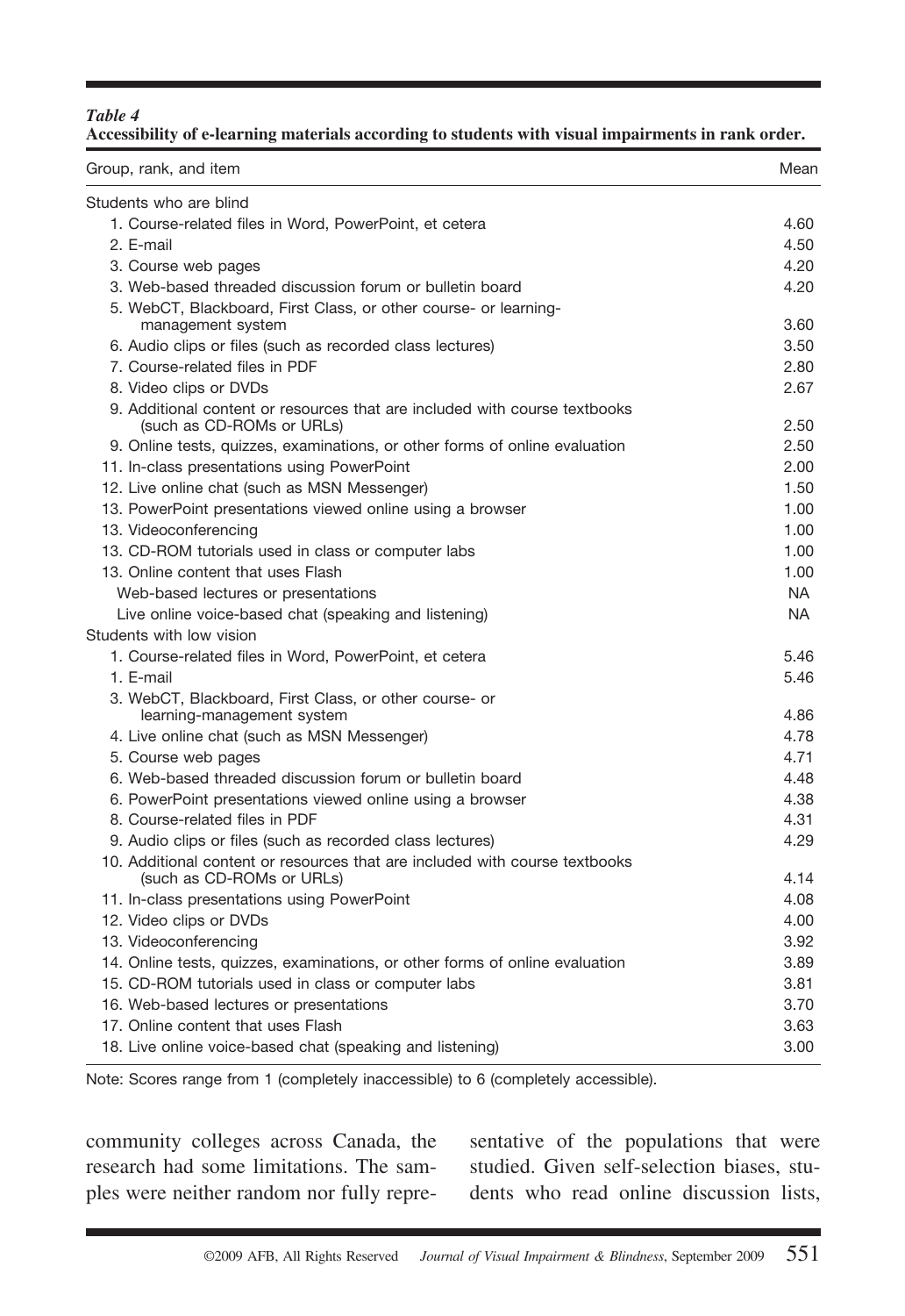

*Figure 1.* Percentage of students reporting each problem category.

had experience using e-learning materials, or were proficient users of information and communication technologies were overrepresented. The number of participants who were blind in Study 2 was small, leading to concerns about the generalizability of the findings for this group. It was especially troubling that we could not calculate a return rate because of the manner in which the participants were recruited.

Yet, available indices suggest that the characteristics of the participants resemble those of Canadian postsecondary students with disabilities (Fossey et al., 2005). For example, the samples contained more women than men, the students were older than typical postsecondary students, and those with low vision vastly outnumbered those who were blind. Nevertheless, the most valuable aspect of this investigation is not the representativeness of the samples, but the ability to answer specific questions, compare the views of students with low vision and those who are blind, and give a voice to students with visual impairments.

#### **WHICH INFORMATION AND COMMUNICATION TECHNOLOGIES DO STUDENTS USE?**

Virtually all the participants who were blind used screen-reading or text-tospeech software, close to 90% used scanners with OCR, and more than two-thirds used refreshable braille displays. The participants with low vision were most likely to use screen magnification—more than two-thirds did so—and close to half used a large-screen monitor. Half the participants used software that reads what is on the screen, and one-third used scanning with OCR. Most participants indicated that they used at least two different adaptive computer technologies for reading, suggesting that it is important to ensure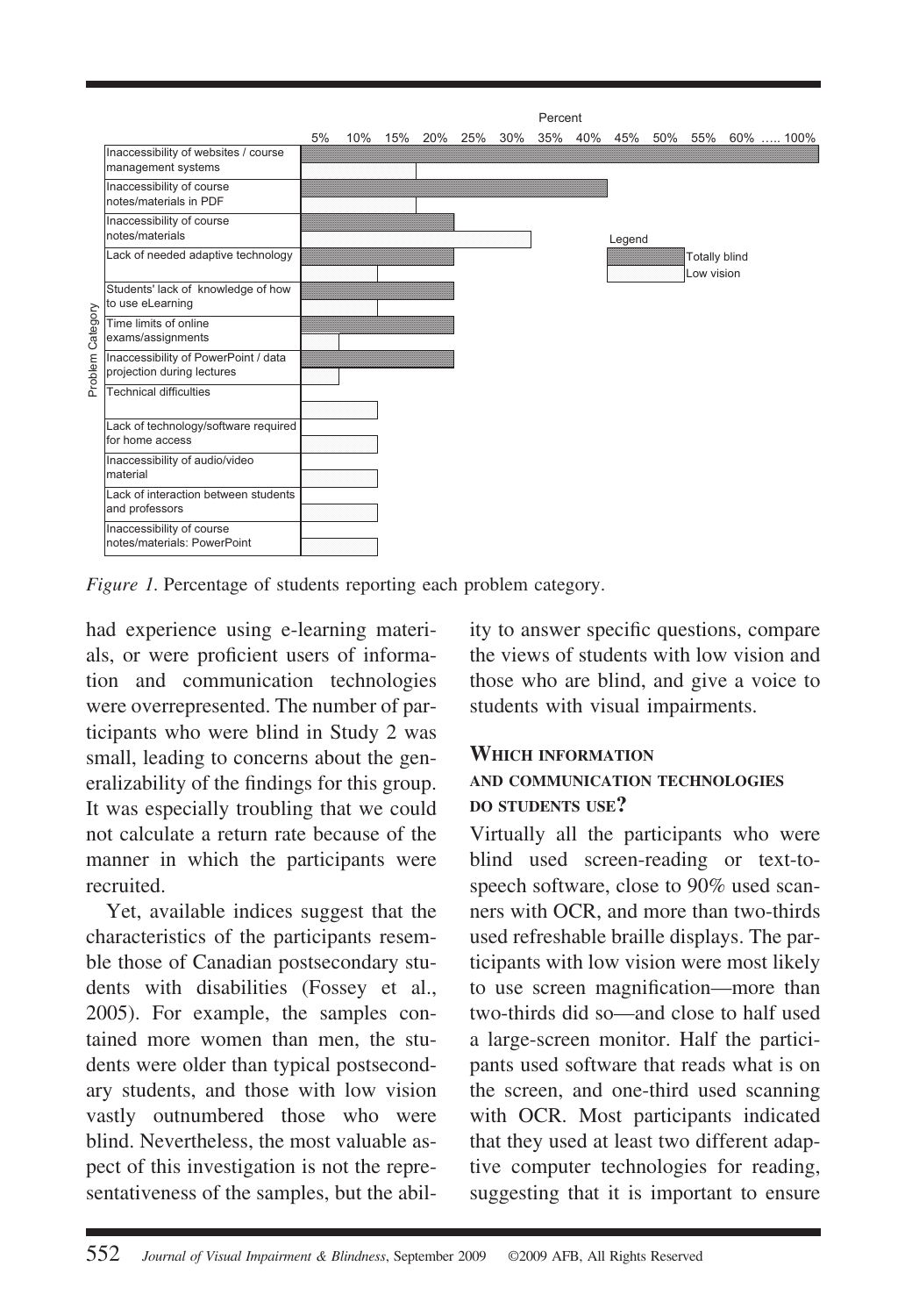

*Figure 2.* Percentage of students reporting each solution category.

that students have access to all the information and communication technologies that they need.

#### **HOW WELL ARE STUDENTS' TECHNOLOGY NEEDS MET?**

Overall, the participants' technologyrelated needs were generally well met and were better met at home than at school. Also, the information and communication technologies students used at school were significantly less up to date than those they had at home; this was especially true for the participants who were blind. These findings suggest that colleges and universities need to install the latest versions of adaptive software. Students need to be able to use up-to-date technologies off campus, as well.

Although the results show that the technology-related needs of the participants with low vision were reasonably

well met in most areas that were surveyed, this was not the case for the participants who were blind. Both groups indicated problems related to training in computer technology, technical support, the availability of adaptive computer technology in both specialized and general-use computer labs, the use of e-learning for testing, and the school's technology loan program. The participants who were blind also had significant problems with distance education courses, informal technology-related help at school, accessibility of the library's computer systems, and e-learning used by instructors. Both groups indicated that the following generally met their needs: the ability to use necessary adaptive technologies in class, the design of the school's web pages, technical expertise on campus, the availability of course materials in electronic formats, hours of access to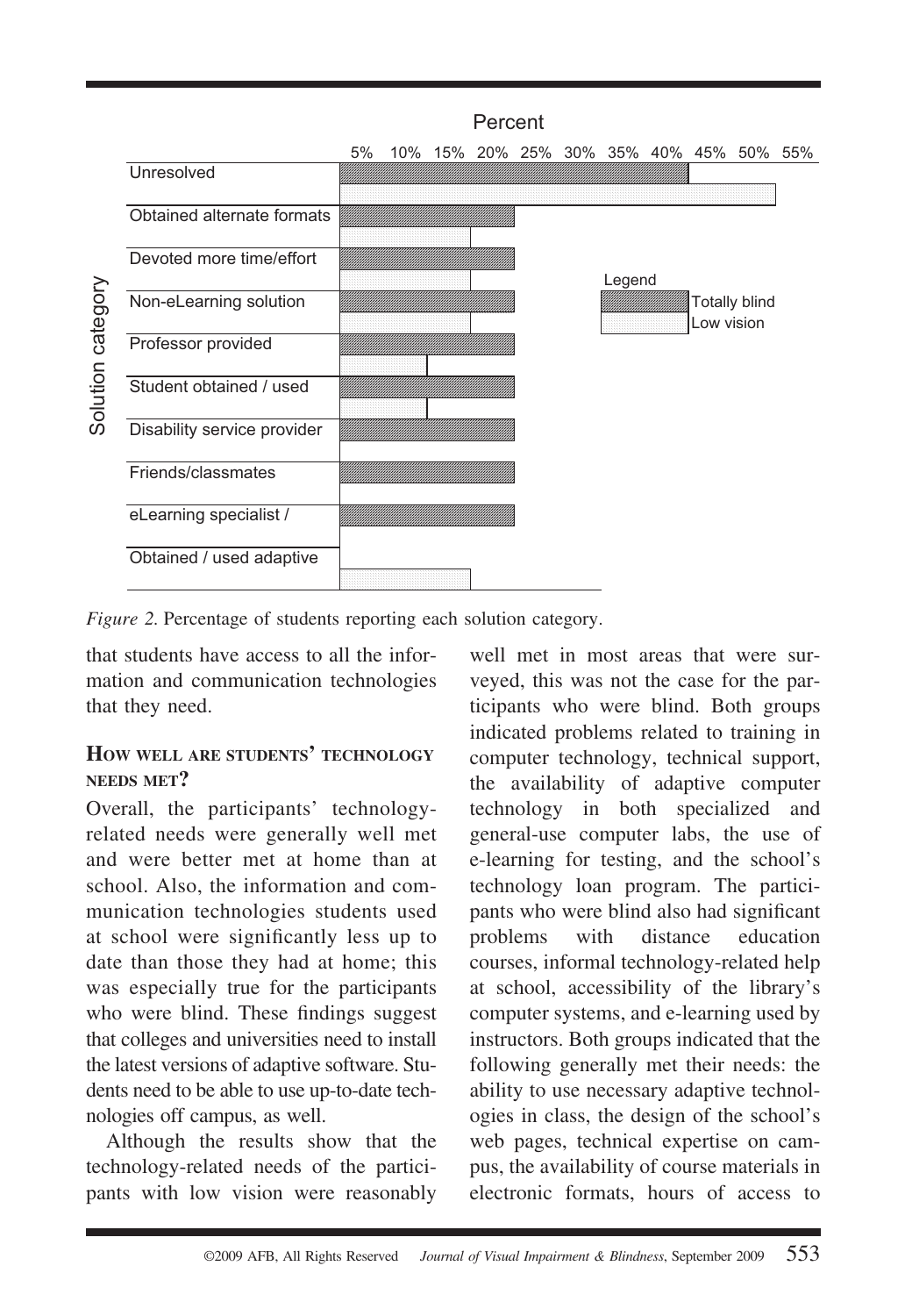needed technologies, helpfulness of the staff members, availability of Internet access, and funding for needed information and communication technologies for personal use. In addition, both groups felt comfortable using the adaptive technology they needed in the classroom.

#### **WHICH FORMS OF E-LEARNING ARE HIGHLY ACCESSIBLE?**

Given the findings on information and communication technologies, it was not surprising to find that the participants with low vision found most forms of e-learning more accessible than those who were blind. Indeed, none of the 18 types of e-learning that we evaluated was completely accessible to the participants who were blind, although the ratings for several types were acceptable. The following types of e-learning materials had extremely poor accessibility for these students: online content that uses Flash, CD-ROM tutorials used in class or computer labs, videoconferencing, and PowerPoint presentations viewed online using a browser. For the participants with low vision, most e-learning materials were reasonably accessible and two were exceptionally so: course-related files in Word and e-mail.

#### **PROBLEMS AND SOLUTIONS WITH E-LEARNING MATERIALS** *Problems*

The participants who were blind generally experienced more problems with e-learning materials than did the participants with low vision. For example, although these were generally rated as accessible, problems related to certain web sites and course management systems proved to be an issue, especially for the

participants who were blind. Although the most popular web sites and coursemanagement systems used in postsecondary educational settings have favorable accessibility ratings, the reported accessibility problems with these e-learning materials are due to the fact that these are the most common means of delivering e-learning in post-secondary education (Malik, Asuncion, & Fichten, 2005). Examples of difficulties with course web sites or course-management systems included a web-based real-time chat facility that did not work with a screen reader; usability issues, such as having to navigate through a number of frames; and images that lacked "alt tags" or descriptions that can be read by screen readers. Fixed font sizes on web sites and the incompatibility between the participants' adaptive software and the course management systems were also mentioned.

Both groups commented on the inaccessibility of some course notes and materials, including those in PDF. The problem with PDF is that its accessibility depends on how it was made. Instructors often scan old, heavily annotated documents to distribute to students and save them as image-based PDF files. If the original paper document had handwritten margin notes, was heavily underlined, or was photocopied several times, attempts at OCR generally do not yield usable files. Similarly, unless specifically designed to be accessible (that is, tagged), documents with multiple columns and those with tables and figures, when rendered as a PDF files, can create difficulties because of the way screen readers interpret PDFs. Those who intend to make PDF files accessible need either to create them to be accessible or to provide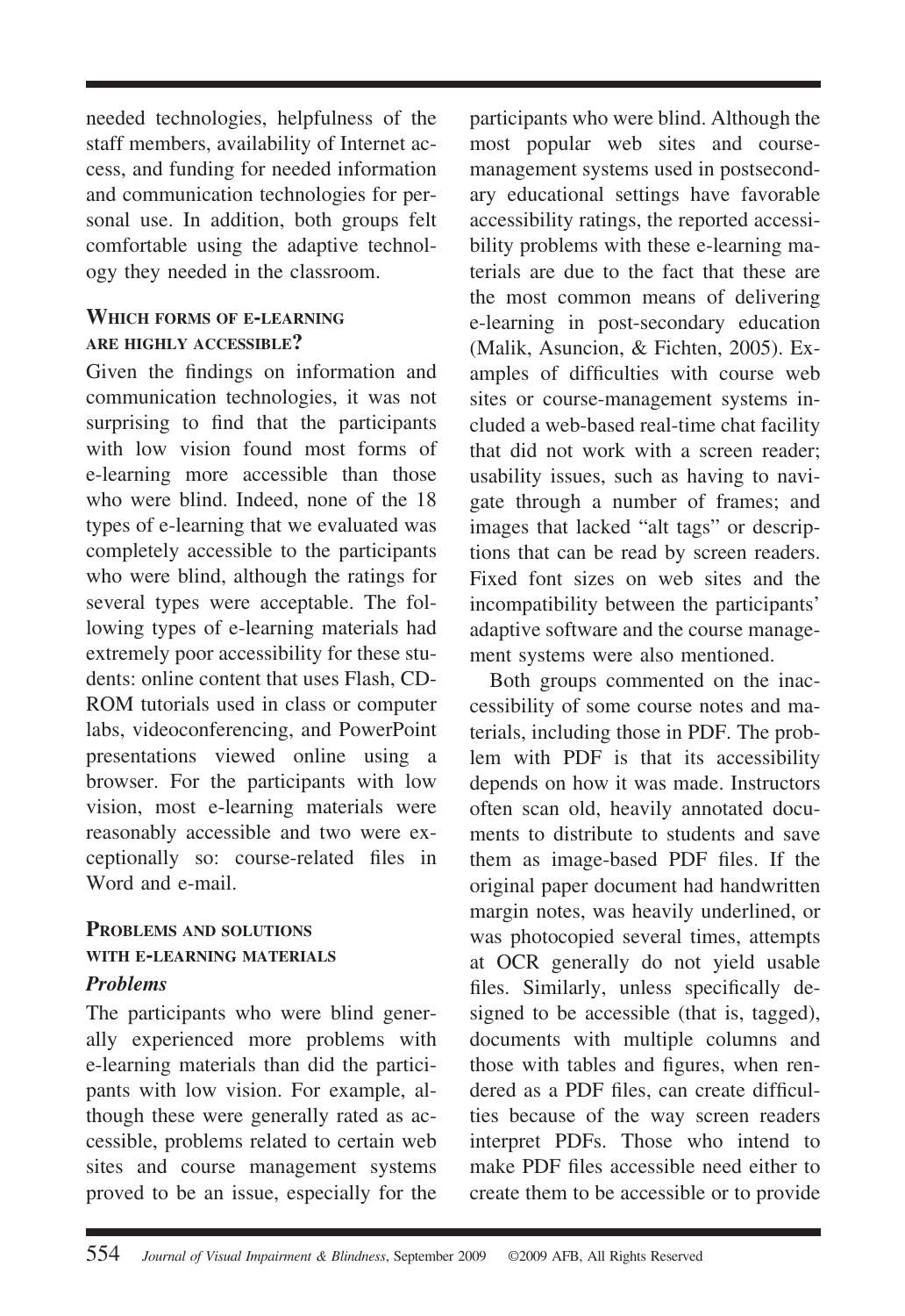an accessible alternative (such as a Word version).

Inflexible time limits to complete activities that are built into online testing components of course management systems was also a problem for both groups, a finding also noted by others (see Kamei-Hannan, 2008). This problem is due, in part, to poor accessibility of the interface and to timed features. The literature shows that individuals with visual impairments who use adaptive technology generally take longer than do sighted individuals to accomplish the same online tasks (Craven & Brophy, 2003) and that students with disabilities are often entitled to additional time to complete tests and quizzes (Harding, Blaine, Whelley, & Chang, 2006). But instructors can usually specify only one duration for all students in most online testing systems, suggesting that vendors of such e-learning products need to incorporate several time settings into their online tests.

The participants did not always have the adaptive technology they needed to access e-learning materials adequately, especially on campus, and had problems with course files in PowerPoint, which can have embedded materials that screen readers cannot read and text boxes that students often do not know how to navigate. Clearly, there is a need for training that is responsive to students' needs for accessible e-learning materials, such as in general-use software, like PowerPoint, and in coursemanagement systems and other technologies used at the students' schools.

The participants also noted technical difficulties using e-learning materials and experienced problems connecting to web sites and course-management systems. They also had problems downloading and opening electronic files and had difficulty with web pages that would not load and video clips that took a long time to open. These concerns are probably shared by students without disabilities. Research that evaluates the similarities and differences of the problems students with and without visual impairments experience with e-learning materials and their solutions to these problems is needed.

#### *Solutions*

The results show that most of the problems with e-learning materials reported by the participants remained "unresolved," with approximately half the participants in both groups indicating that at least one of their three most important problems with e-learning was unresolved. Solving an e-learning problem with a non-e-learning solution (such as a student's husband reading materials aloud), devoting more time and effort, and obtaining additional adaptive technologies were also popular "solutions," suggesting that students with visual impairments have a way to go before they can function independently in an educational environment that uses e-learning materials.

#### **IMPLICATIONS**

To support the academic success of students with visual impairments, colleges and universities, along with rehabilitation professionals and educators, need to identify and assess what training they currently provide to students in the use of computer technologies and fill any gaps, especially those identified by the students themselves. Students*,* of course, need to be proactive in managing their own learning experiences. They need to find out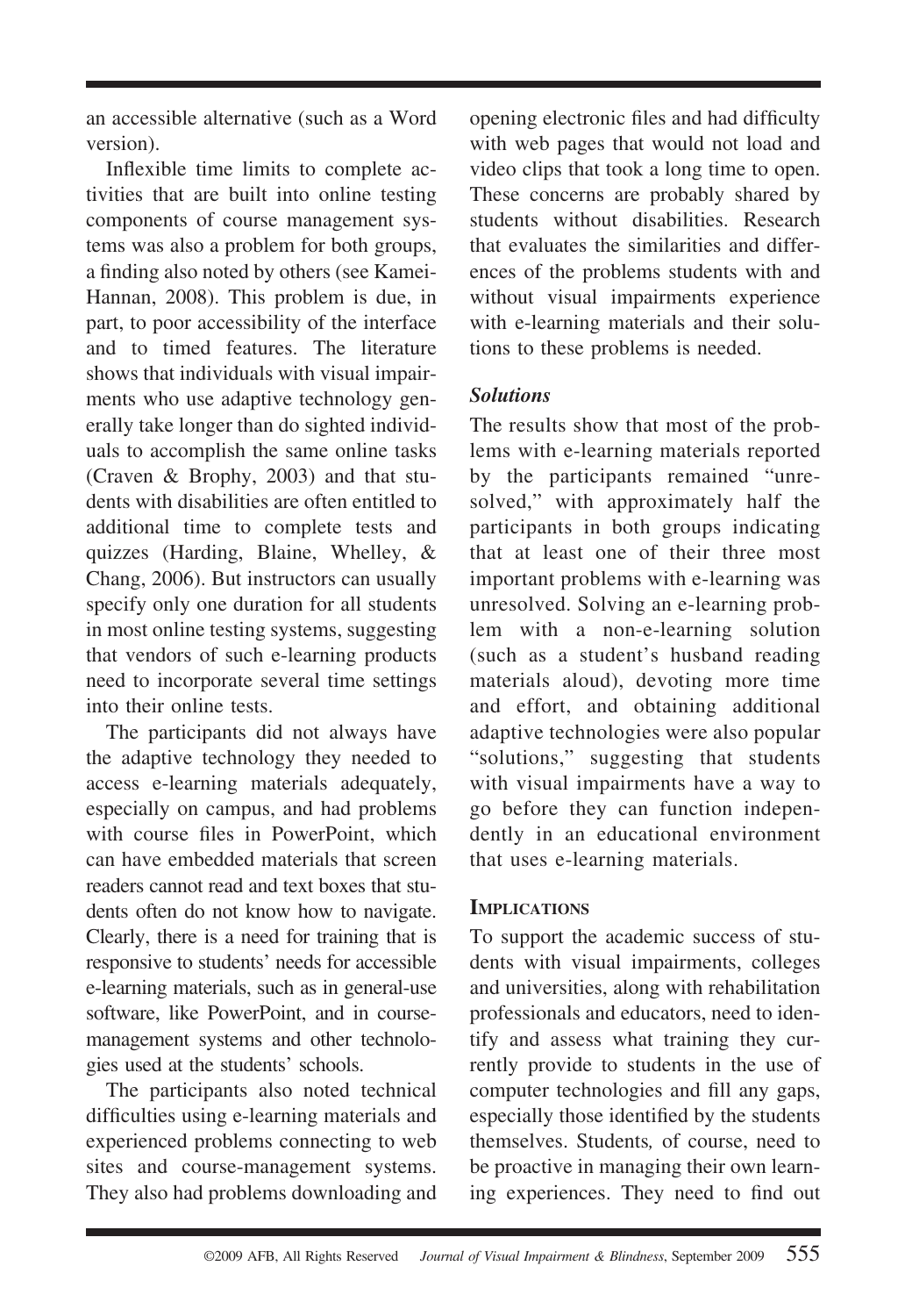what kinds of adaptations are available to help them use e-learning materials effectively, learn to use adaptive technologies that can help them access e-learning materials, request accommodations that they require, and ask for assistance.

As long as software and hardware are designed and built without consideration for their accessibility and as long as accessibility is not a key consideration when postsecondary e-learning products are developed and purchased, there will continue to be problems with access to e-learning materials. Universal instructional design, which proposes using instructional strategies and products that are usable by all students, whenever possible, without the need for adaptations, would go a long way toward eliminating access problems. Although much is said about universal instructional design, research is urgently needed to evaluate its tenets and applications.

Improving the accessibility of elearning through universal instructional design and providing needed technology and training to students with visual impairments, especially those who are blind, will result in fewer unresolved accessibility problems. It will also equip students with visual impairments with the skills they need to succeed in an increasingly technology-driven multimedia world.

# **References**

- Argyropoulos, V. S., Sideridis, G. D., & Katsoulis, P. (2008). The impact of the perspectives of teachers and parents on the literacy media selections for independent study of students who are visually impaired. *Journal of Visual Impairment & Blindness, 102*, 221–231.
- Asuncion, J., Draffan, E. A., Guinan, E. P., & Thompson, T. (2009). International com-

parison on accessible technology in higher education. *ATHEN E-Journal* (Issue 4)*.* Retrieved July 6, 2009, from http://www. athenpro.org/node/120

- Burgstahler, S. (2006). *Equal access: Universal design of computer labs*. Seattle: University of Washington, DO-IT. Retrieved June 24, 2009, from http://www.washington.edu/ doit/Brochures/PDF/comp.access.pdf
- Burgstahler, S., Corrigan, B., & McCarter, J. (2005). Steps toward making distance learning accessible to students and instructors with disabilities. *Information Technology and Disabilities*, *11*(1). Retrieved September 2, 2009, from http://people.rit.edu/ easi/itd/itdv11.htm
- Craven, J., & Brophy, P. (2003). *Non-visual access to the digital library (NoVA): The use of the digital library interfaces by blind and visually impaired people.* Manchester, England: Centre for Research in Library and Information Management, Manchester Metropolitan University.
- Fichten, C. S., Asuncion, J. V., Nguyen, M. N., Budd, J., & Amsel, R. (2009). The POSITIVES Scale: Development and validation of a measure of how well the ICT needs of students with disabilities are met. Manuscript submitted for publication.
- Fichten, C. S., Nguyen, M. N., Barile, M., & Asuncion, J. (2007). Scale of Adaptive Information Technology Accessibility for Postsecondary Students with Disabilities (SAITAPSD): A preliminary investigation. *Journal of Postsecondary Education and Disability, 20*, 54 –75.
- Fossey, M. E., Asuncion, J. V., Fichten, C. S., Robillard, C., Barile, M., Amsel, R., Prezant, F., & Morabito, S. (2005). Development and validation of the Accessibility of Campus Computing for Students with Disabilities Scale (ACCSDS). *Journal of Postsecondary Education and Disability, 18*, 23–33.
- Harding, T., Blaine, D., Whelley, T. A., & Chang, C. (2006). A comparison of the provision of educational supports to students with disabilities in AHEAD versus non-AHEAD affiliated institutions*.*